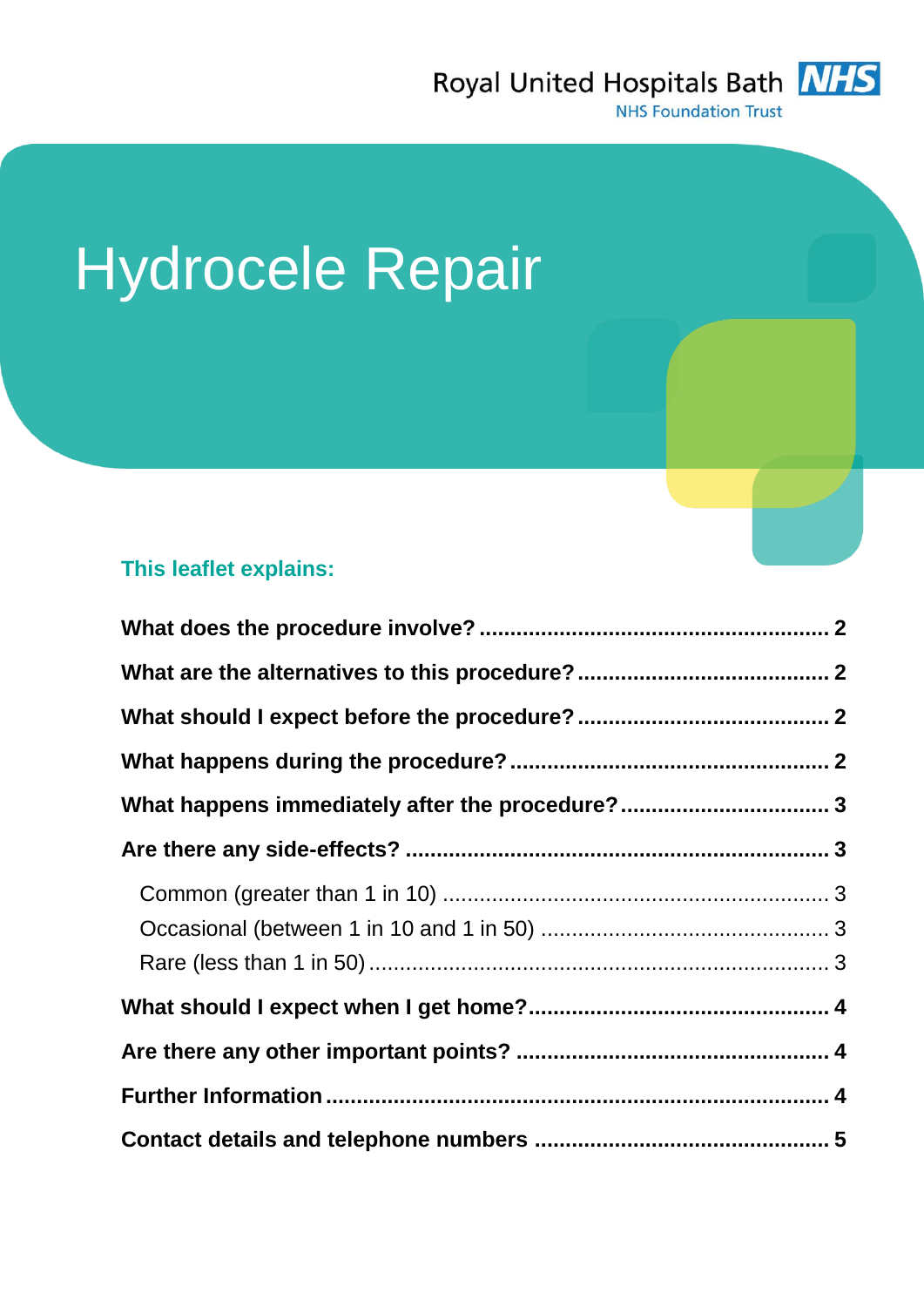

## **What does the procedure involve?**

The procedure involves an operation to remove or repair a fluid filled sac surrounding the testicle. This fluid filled sac is known as a hydrocele. The operation aims to prevent further fluid from accumulating.

## **What are the alternatives to this procedure?**

These are the alternatives to the procedure: Observation or removal of the fluid within the sac using a needle.

## **What should I expect before the procedure?**

Before your surgery, you will normally receive an appointment to attend a preoperative assessment clinic. This will assess your general fitness, take some measurements such as blood pressure, weight and possibly additional tests, and screen for the bacteria MRSA .

You will be asked not to eat or drink for 6 hours before surgery and, immediately before the operation you may be given a pre medication by the anaesthetist which will make you dry-mouthed and pleasantly sleepy.

You should bring with you a pair of tight fitting underwear for support after your operation as this will reduce the chances of post-operative swelling and bruising.

On the day of the operation, when you come to the hospital, you will be seen by members of the urology team that will include the consultant or specialist registrar who will be carrying out your operation. The surgeon will talk you through the procedure and ask you to sign a consent form agreeing to treatment.

## **What happens during the procedure?**

During the surgery either a general anaesthetic or a spinal anaesthetic will be used. A general anaesthetic is where you are put to sleep for the procedure. A spinal anaesthetic is where you are awake for the procedure but you won't be able to feel anything from the waist down. Your anaesthetist will discuss which type of anaesthetic is most appropriate for your individual case. Both methods of anaesthesia are effective.

The operation itself will involve the surgeon making a small incision in the scrotum. The surgeon will then drain the fluid, within the sac around the testicle. The sac is turned inside out and stitched to hold it in place to prevent the fluid from re-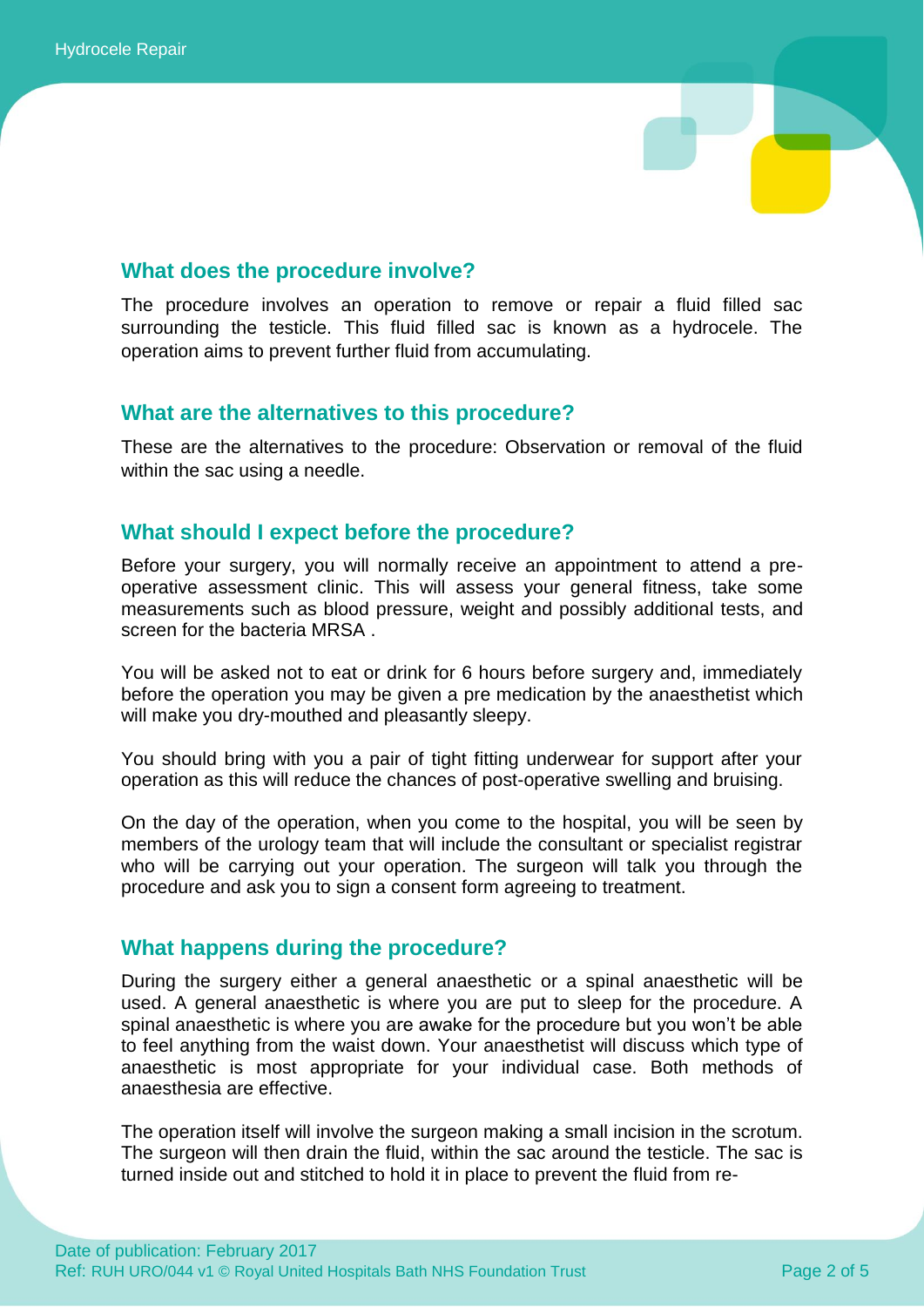accumulating. Sometimes, the surgeon may choose to remove the fluid sac completely.

### **What happens immediately after the procedure?**

After your surgery a member of the urology team will come and see you. They will tell how the operation went and what to expect after the operation.

As at any stage in your operation, feel free to ask questions and raise any concerns you have.

In the days after the operation you may experience some discomfort and swelling. This is normally well controlled with painkillers, which will be given to you after the operation to take home.

The stitches usually used are absorbable and do not require removal.

The operation is normally performed as a day case and patients usually go home on the day of their operation.

You should wear the tight fitting supportive underwear that you have brought with you on the day of the operation. You should continue to wear this day and night for 1 week after the operation, apart from when in the shower.

#### **Are there any side-effects?**

Most operations have the potential to cause side effects. The following complications are recognised side effects of hydrocele repair. However be reassured that the majority of patients undergoing hydrocele repair do not suffer any complications:

#### **Common side effects (1 in 10):**

- Swelling of the scrotum lasting for several days
- Yellow fluid seeping for the scrotum several days after the operation

#### **Occasional side effects (Between 1 in 10 and 1 in 50):**

- Collection of blood around the testicles, which normally resolves slowly but may require surgical drainage
- Infection of the incision in the scrotum or of the testicle itself. This may require treatment with antibiotics or surgical drainage.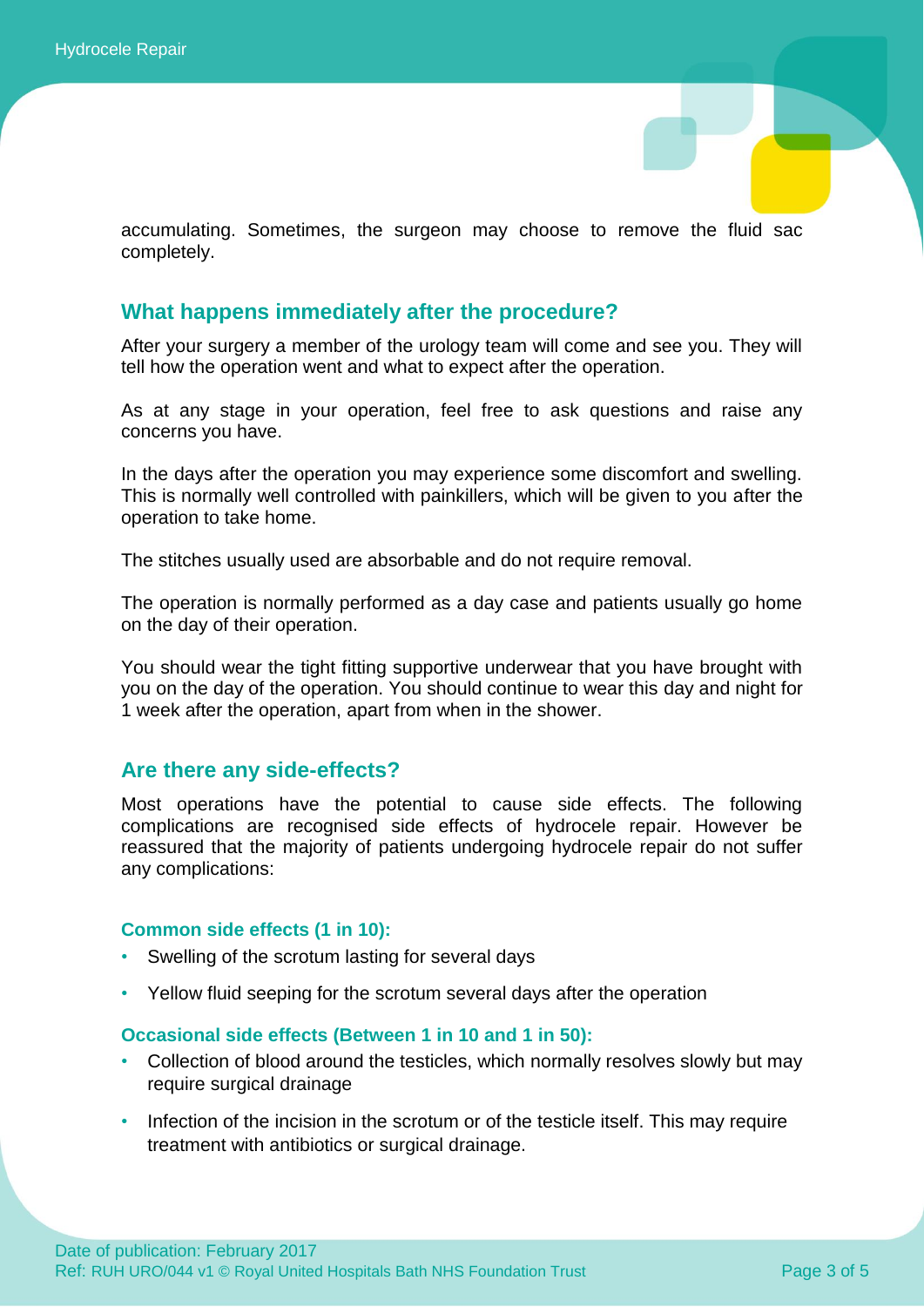

## **Rare (Less than 1 in 50):**

- Re-accumulation of the fluid surrounding the testicle
- Chronic testicular or scrotal pain

## **What should I expect when I get home?**

Before being discharged from hospital you will be given advice about your recovery at home. You will be told about ongoing follow-up arrangements. Followup will normally be with your GP but may be arranged at the hospital, with your surgeon.

When you are discharged from hospital, you will be given a discharge summary, containing information about the details of your admission and operation. If you need to see another doctor shortly after your operation, it is important to take this summary with you. Your GP will receive an electronic copy of the discharge summary.

Following the operation the wound should be kept clean and dry for 24 hours. After 24 hours you can remove any dressings and give the area a short wash. Sometimes a plastic film is used rather than a dressing. You should not remove this. It will flake off when healing has occurred. It is advisable to avoid long washes until the wound heals. Bathing can lead to the stitches dissolving too early and in turn may cause infection, it is therefore advised you avoid bathing for 1 week.

You should continue to wear tight fitting underwear day and night for 1 week apart from when in the shower.

After a hydrocele repair, you should have 7-14 days off work. You should avoid strenuous exercise, heavy lifting and sexual intercourse for 14 days or until any discomfort has settled.

## **Are there any other important points?**

A lumpy area above or behind the testicle is common following the operation. It is often permanent but is nothing to worry about.

Following the operation, if you develop increased scrotal swelling, pain or redness or a fever you should see your GP urgently